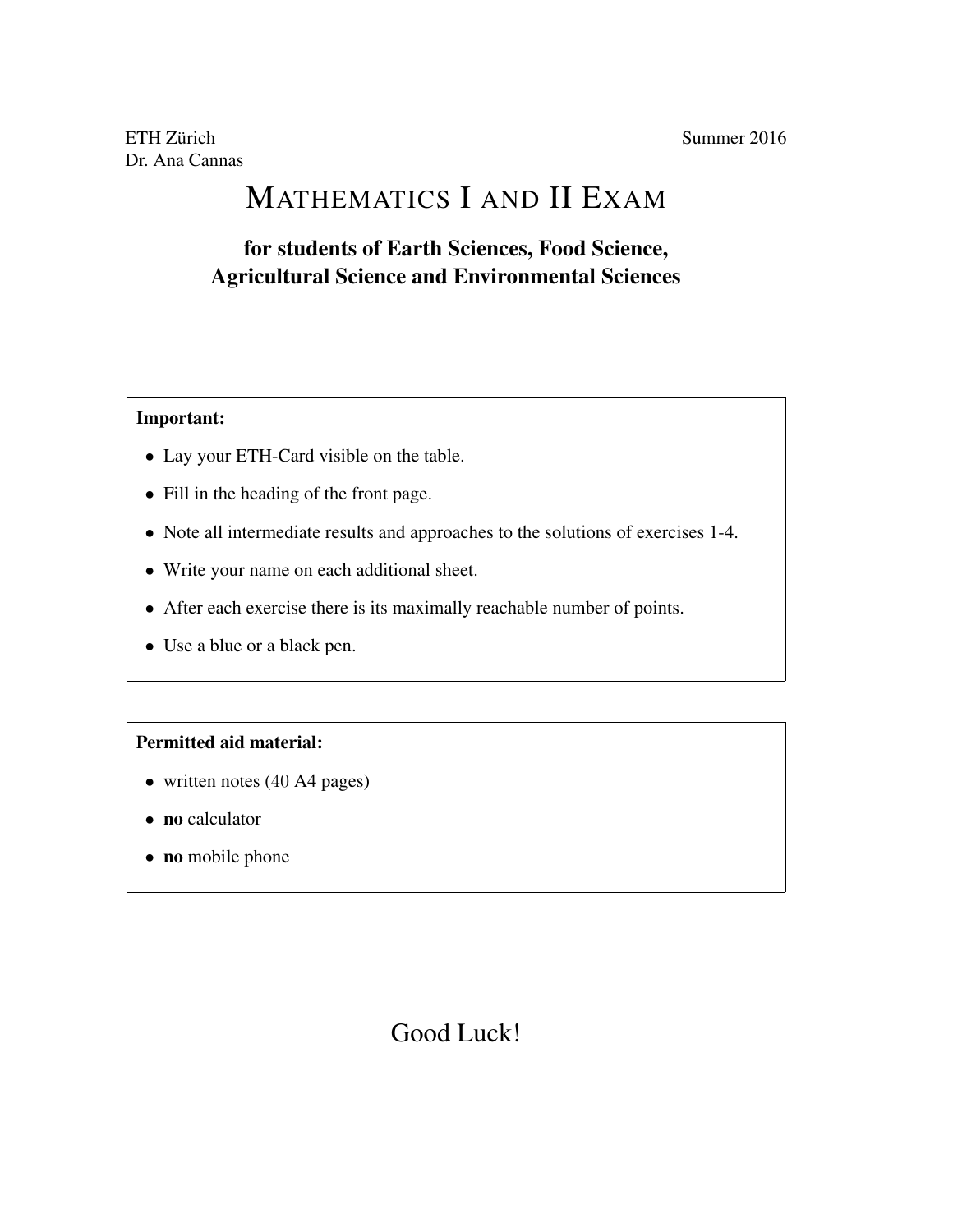1. Consider the function

$$
f(x) = \ln(2x - x^2).
$$

- **a**) What is the (maximal) domain where  $f(x)$  is defined? 2 points
- **b**) Find the points x where  $f(x)$  attains local extrema. 2 points
- c) What is the range of the function  $f(x)$ ? 3 points
- d) Determine the value of 3 points 3 points

$$
\lim_{x \to 0^+} x f(x).
$$

2. Consider the ordinary differential equation

$$
y'' - 4y' + 5y = e^{2x}.
$$

- a) Determine the zeros of the characteristic polynomial. 2 points 2 points b) Determine the general real solution of the associated homogeneous differential equation. 2 points c) Find a particular solution of the inhomogeneous equation. 3 points
- d) Find the solution of the differential equation satisfying the conditions 3 points

$$
y(0) = 1 \text{ und } y'(0) = 3.
$$

3. Consider the matrix

$$
A = \begin{pmatrix} 1 & 2 & 0 & 1 & 1 \\ 2 & 4 & 1 & 4 & 3 \\ 3 & 6 & 3 & 9 & 6 \end{pmatrix}.
$$

a) Is the system

$$
A\vec{x} = \begin{pmatrix} 0 \\ 0 \\ 1 \end{pmatrix}
$$

solvable? Either solve it or show its unsolvability. 4 points 4 points

**b**) For which real numbers  $k$  is the system

$$
A\vec{x} = \begin{pmatrix} k \\ k \\ k \end{pmatrix}
$$

solvable? 2 points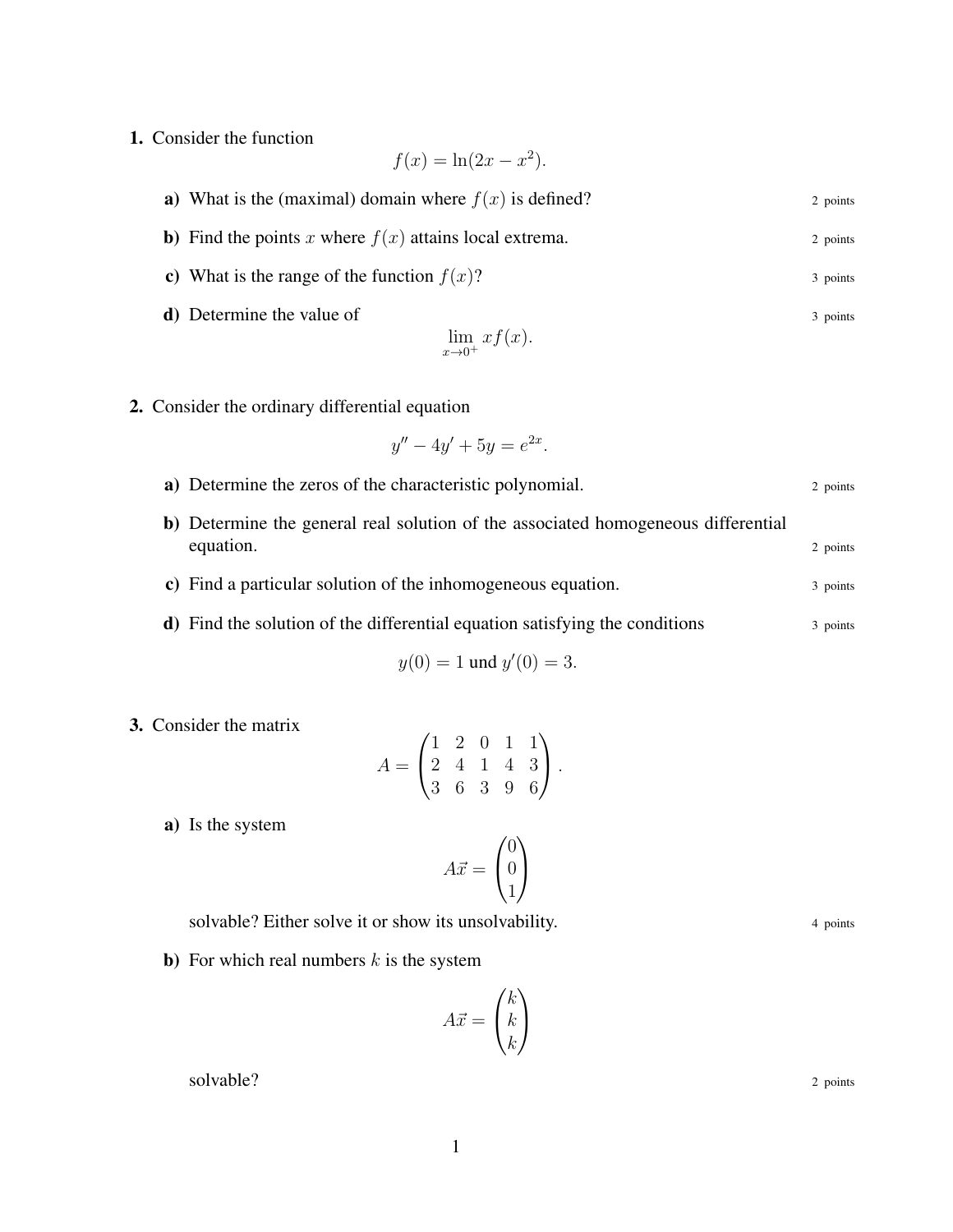- c) Determine the dimension of the null space of A,  $dim(N(A))$ . 2 points
- 4. Consider the system of ordinary differential equations

$$
\begin{cases} \dot{x}(t) = 3x(t) - 4y(t) \\ \dot{y}(t) = 2x(t) - 3y(t). \end{cases}
$$

- a) Find the eigenvalues and corresponding eigenvectors of the coefficient matrix of this system. 4 points 4 points 4 points 4 points 4 points 4 points 4 points 4 points 4 points 4 points 4 points 4 points 4 points 4 points 4 points 4 points 4 points 4 points 4 points 4 points 4 points 4 points 4 points 4
- **b**) Determine the general solution of this system. 2 points 2 points
- c) Find the solution to the system satisfying the initial condition

$$
\left\{\n \begin{array}{rcl}\nx(0) & = & 1, \\
y(0) & = & 0.\n\end{array}\n\right.
$$

2 points

d) For which initial conditions

$$
\left\{\begin{array}{rcl} x(0) & = & x_0 \\ y(0) & = & y_0 \end{array}\right.
$$

does the solution to the system stay bounded for  $t \geq 0$ ? 2 points

5. Consider the function

$$
f(x,y) = 2xy + y^2 - 2x.
$$

- **a**) Determine the gradient of f as a function of  $(x, y)$ . 2 points
- **b**) Find the critical points of f and classify them.  $\frac{3 \text{ points}}{2}$
- c) Find the maximal value  $f(x, y)$  reaches on the triangle D given by the conditions

$$
x \ge 0, y \ge 0, x + y \le 1.
$$

3 points

- **d**) Provide an expression involving iterated integrals for the integral of  $f$  over the triangle  $D$  from part c). You need not compute the integral. 2 points 2 points
- 6. The position of a particle at time  $t$  is given in polar coordinates by

$$
\theta = t, r = e^{-t}, 0 \le t \le \pi.
$$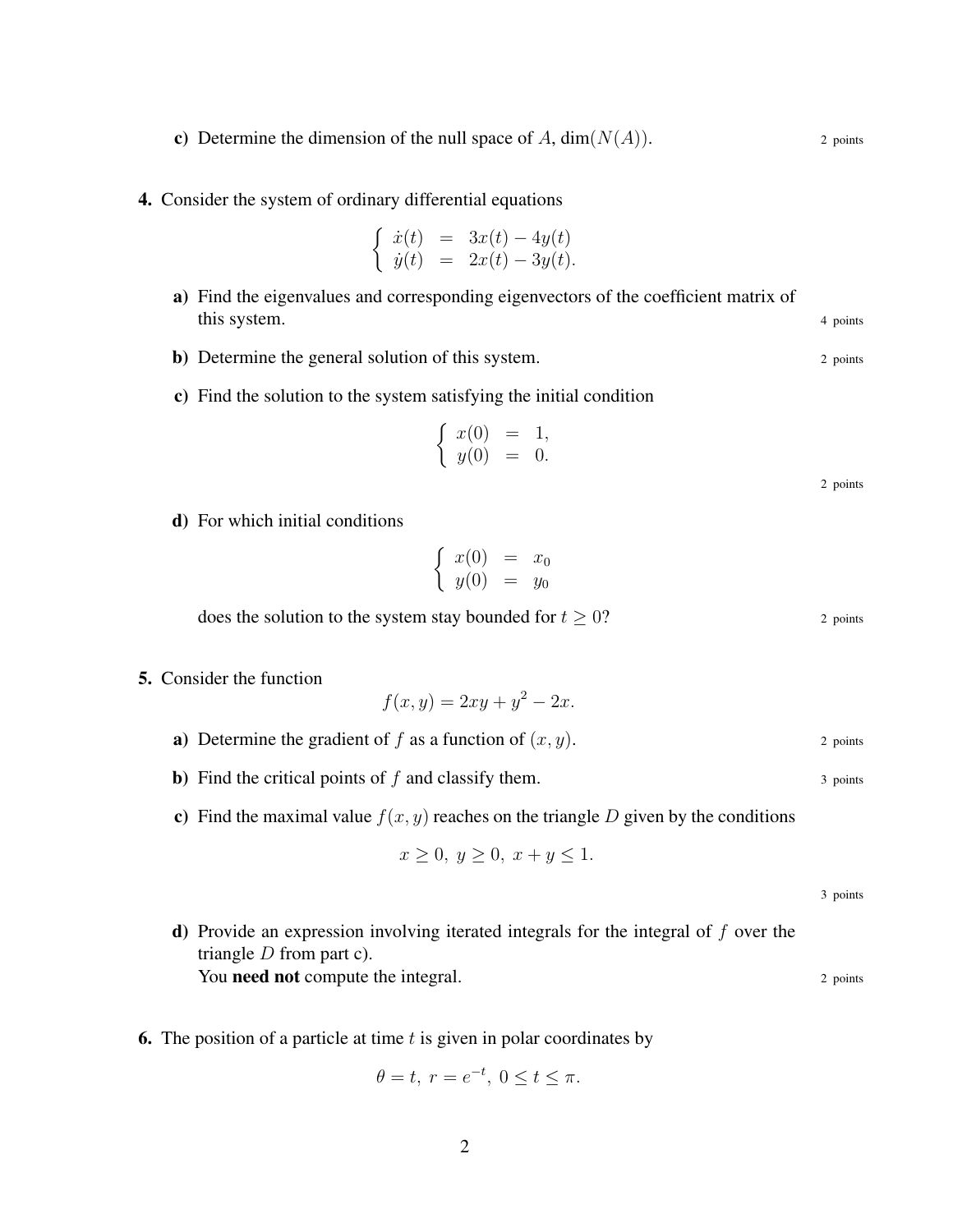a) Give a parametrization

$$
\vec{r}(t) = \begin{pmatrix} x(t) \\ y(t) \end{pmatrix}
$$

of the particle trajectory. 2 points 2 points

- b) At which point is the tangent line to this path horizontal? 3 points
- c) Suppose the particle moves in the gradient field

$$
\vec{F}(x,y) = \left(\frac{2x}{x^2 + y^2}, \frac{2y}{x^2 + y^2} + 1\right)^T, (x, y) \neq (0, 0).
$$

Give a potential function for  $\vec{F}$ . 3 points

- d) What is the line integral of the vector field  $\vec{F}$  from part c) from point (1, 0) to point  $(-e^{-\pi}, 0)$  along this path? 2 points
- 7. Let  $S$  be the part of a paraboloid given by

$$
z = x^2 + y^2 - 1, \ z \le 0
$$

as depicted in the figure below.



surface S

- **a**) Parametrize  $S$  using cylindrical or polar coordinates. 2 points
- **b**) Calculate the area of  $S$ .  $\qquad \qquad$  4 points
- c) Determine the upward flux of the curl of  $\vec{F}$ , where

$$
\vec{F}(x, y, z) = \begin{pmatrix} y - z \\ e^z - x \\ x - e^y \end{pmatrix},
$$

through S using Stokes' theorem. 4 points 4 points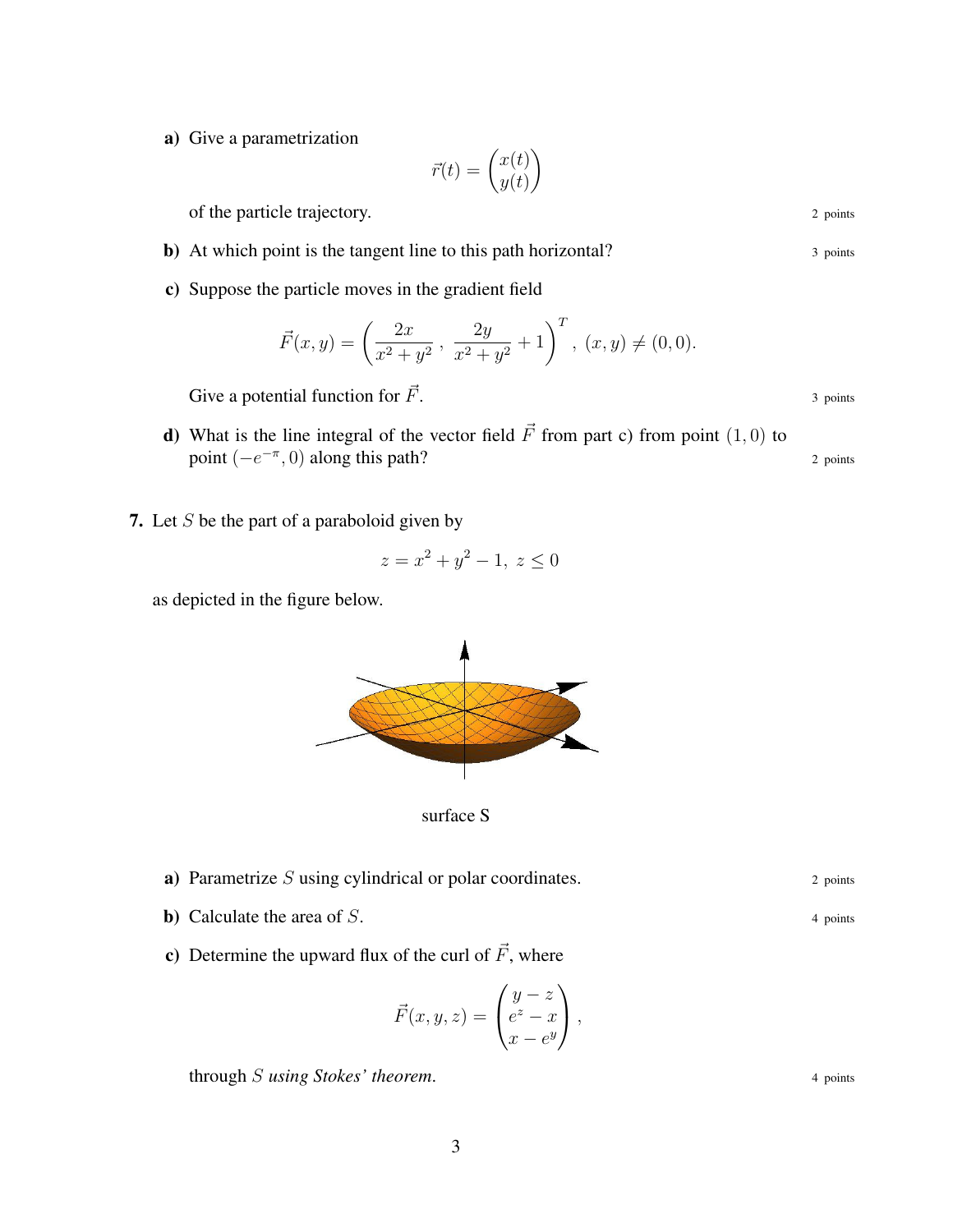8. We consider the initial-boundary value problem

$$
\begin{cases}\n u_{tt} = u_{xx}, & 0 < x < 1, \ t > 0, \\
 u(0, t) = 0, & t \ge 0, \\
 u(1, t) = 1, & t \ge 0, \\
 u(x, 0) = f(x), & 0 < x < 1, \\
 u_t(x, 0) = g(x), & 0 < x < 1,\n\end{cases}\n\tag{1}
$$

where  $f(x)$  and  $g(x)$  denote real functions.

- a) Find a stationary solution  $u^*(x)$  to the wave equation  $u_{tt} = u_{xx}$  on the interval  $(0, 1)$  satisfying the same boundary conditions as in (1). 2 points
- b) We choose the ansatz

$$
u(x,t) = u^*(x) + v(x,t)
$$

for the solution of the full problem. Formulate the corresponding problem with the appropriate conditions for the function  $v(x, t)$ . 3 points

c) Solve problem (1) for

$$
f(x) = x - \sin(3\pi x) \text{ and } g(x) = 0.
$$

You may use relevant eigenfunctions without deriving them. 3 points 3 points

4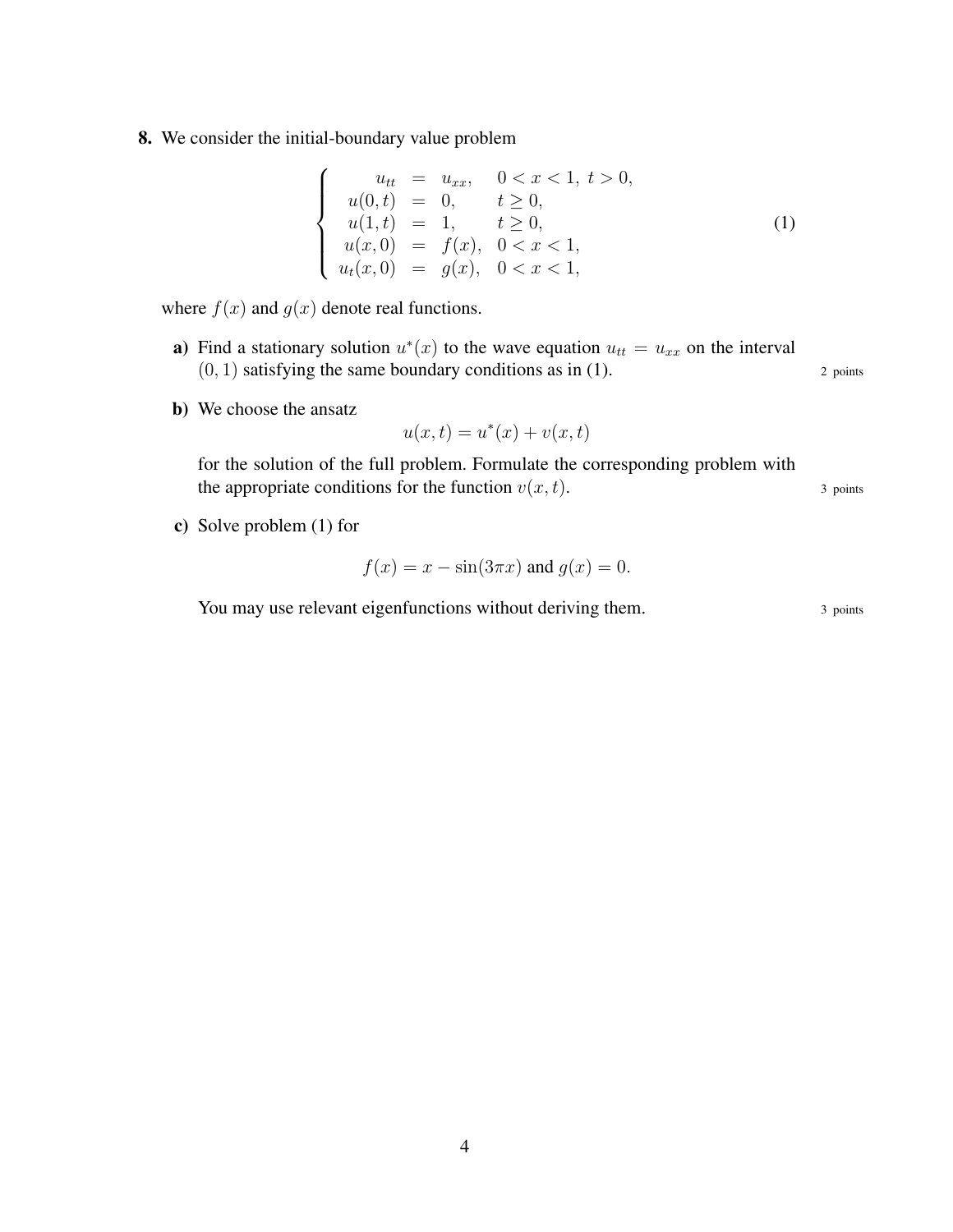- 9. Instructions: Mark the correct answer. There is always exactly one correct answer and 2 points per question. Wrong or multiple answers will be valuated with 0 points.
	- 9.1 Which of the following is a parametrization of the ellipse

$$
(x+1)^2 + 16(y-2)^2 = 16
$$

for  $0 \le t < 2\pi$ ?

(a) 
$$
x = 4\cos(t) - 4
$$
,  $y = \sin(t) - 2$ .

(b) 
$$
x = 4\cos(t) - 1
$$
,  $y = \sin(t) + 2$ .

(c) 
$$
x = \frac{\cos(t) - 4}{4}
$$
,  $y = \sin(t) - 2$ .

(d) 
$$
x = \frac{\cos(t) - 1}{4}
$$
,  $y = \sin(t) + 2$ .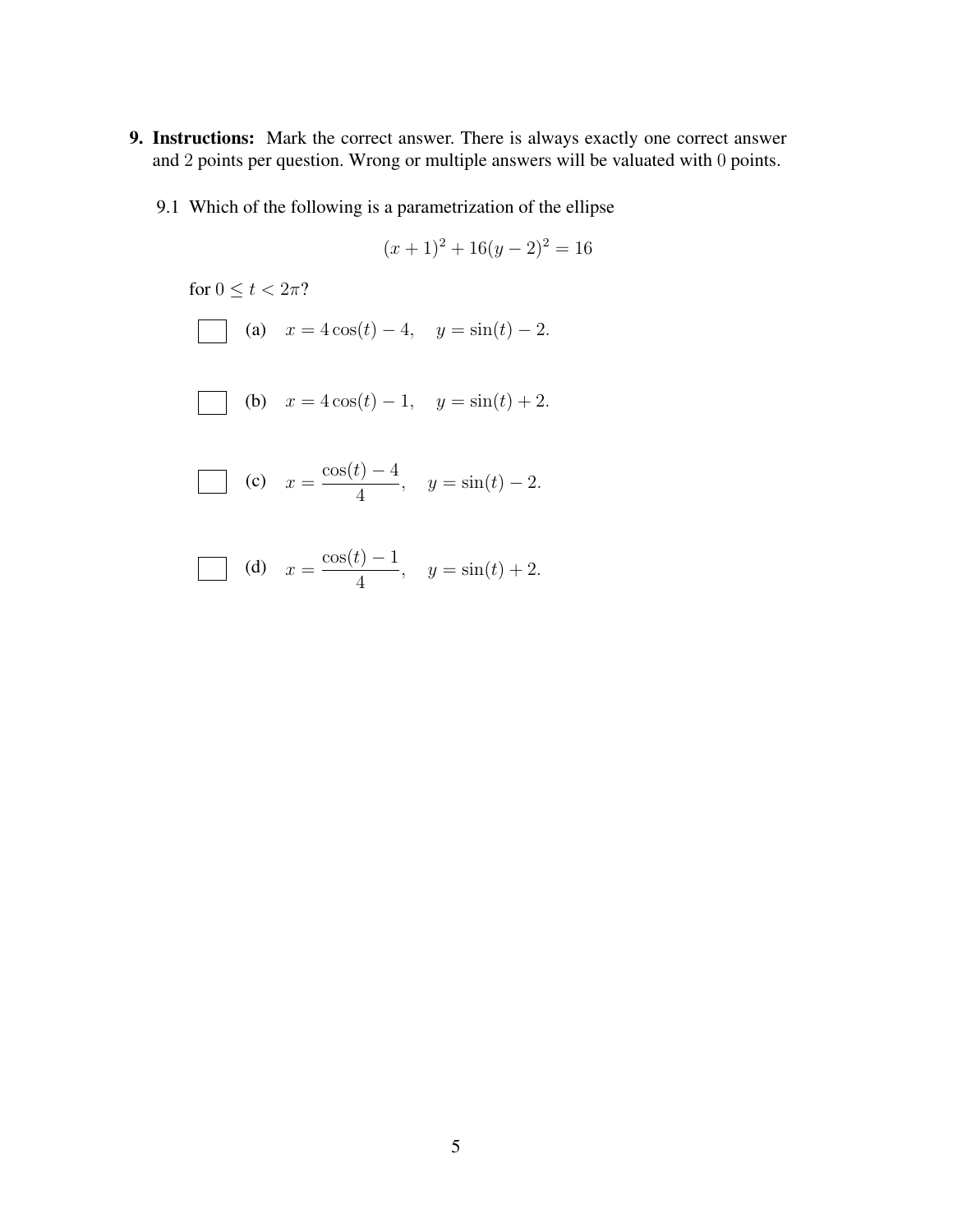9.2 Which of the following depicts the surface given by

$$
x = y^2 - z^2
$$
?

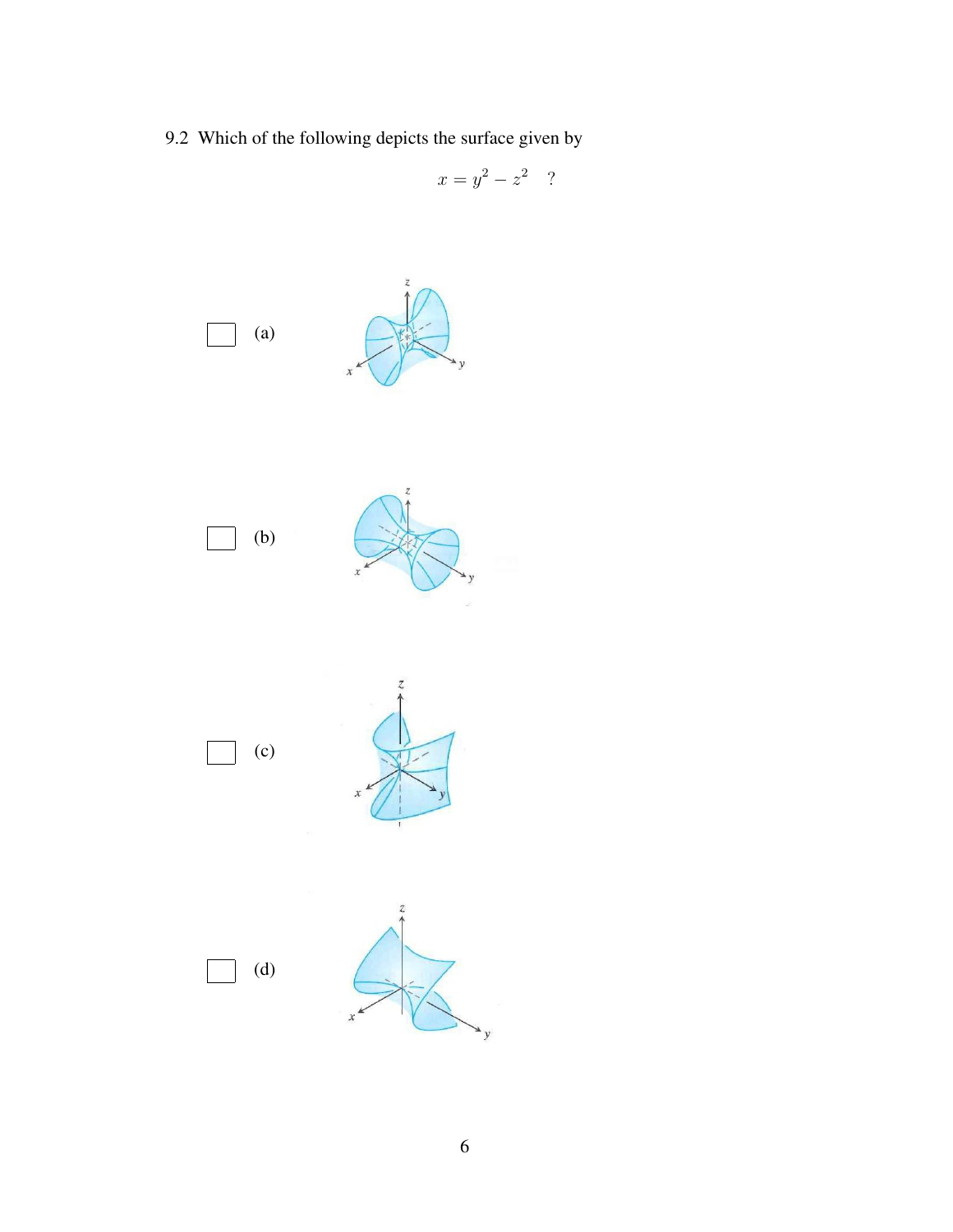9.3 Which integral represents the arc length of the graph of the function

$$
f(x) = x^2, \quad 0 \le x \le 1 \quad ?
$$

(a) 
$$
\int_0^1 (1+2x) dx
$$
.  
\n(b)  $\int_0^1 (2x-1) dx$ .  
\n(c)  $\int_0^1 \sqrt{1+x^2} dx$ .  
\n(d)  $\int_0^1 \sqrt{1+4x^2} dx$ .

9.4 Suppose  $f(x, y, z)$  is twice continuously differentiable. The second order partial derivatives of  $f$  are at most



- (b) 4 different functions.
- (c) 6 different functions.
- (d) 9 different functions.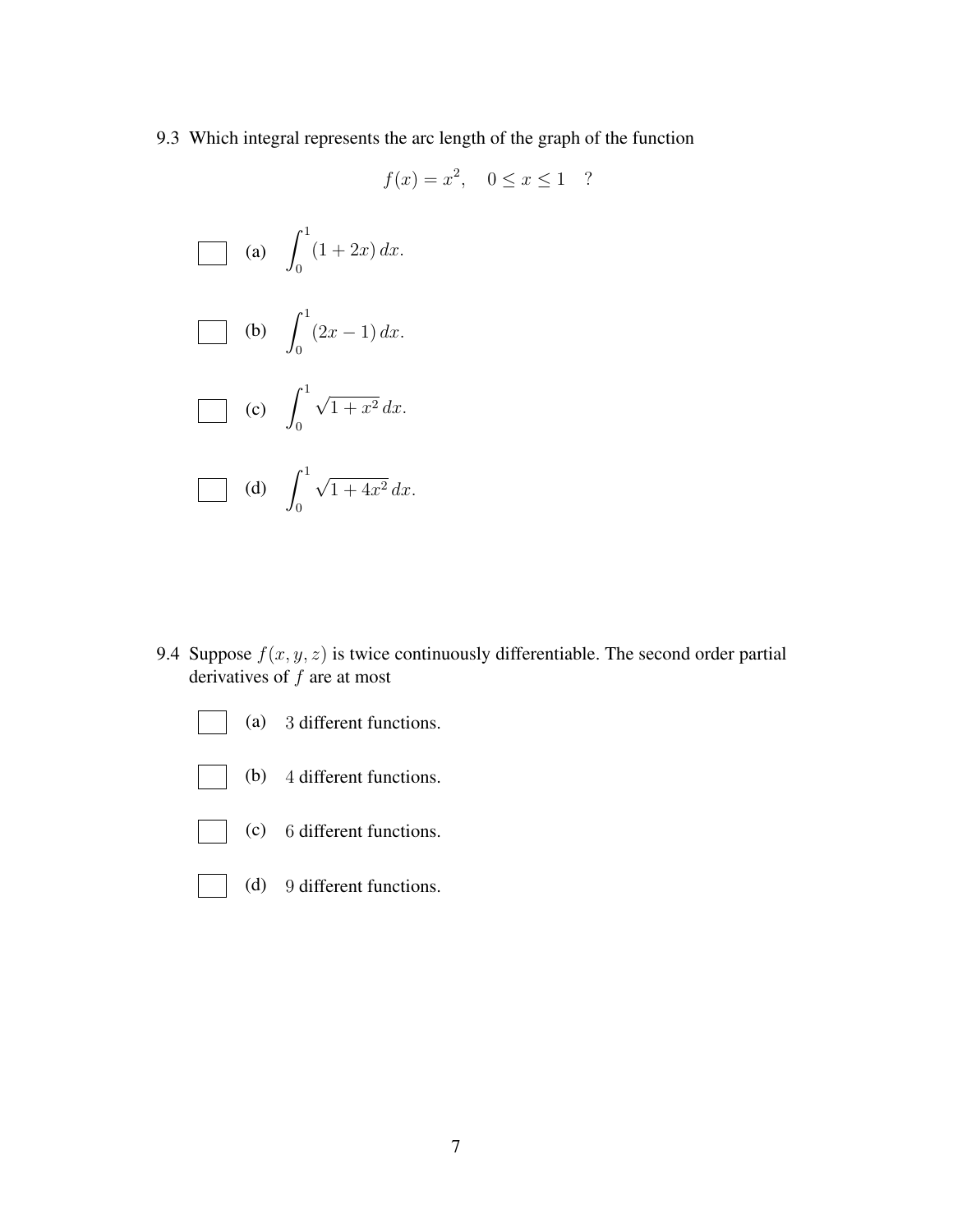9.5 Which polynomial is the quadratic Taylor polynomial of the function

$$
f(x,y) = x \tan(y)
$$

at the point  $(x, y) = (0, \frac{\pi}{4})$  $\frac{\pi}{4}$ )?



9.6 The level curve

$$
\ln(x + y) + x^2y + x + y = 1
$$

is in a neighborhood of the point  $(x, y) = (1, 0)$  the graph of a function  $x = x(y)$ . What is the value of  $x'(0)$ ?

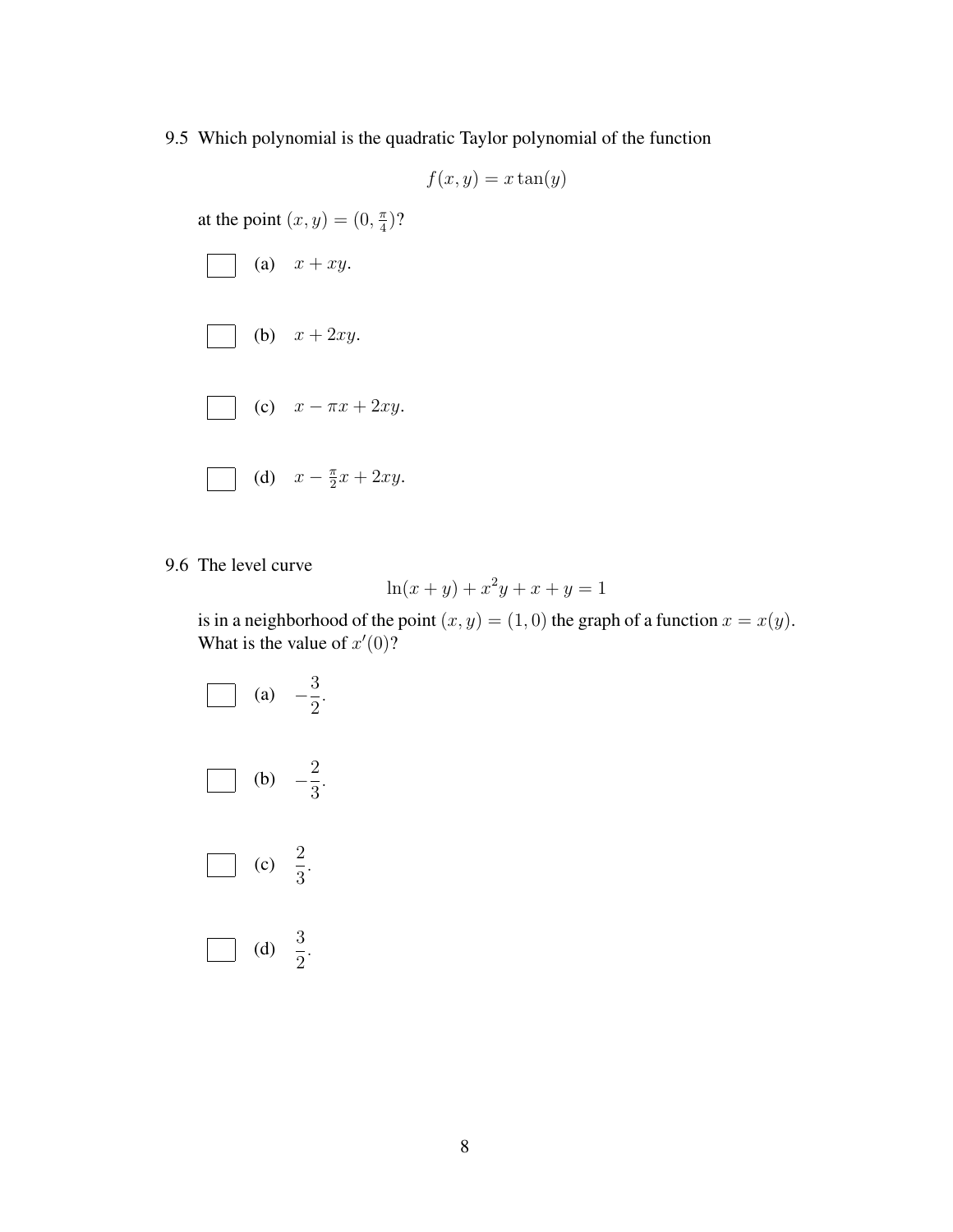9.7 What is the area of the region bounded by the lines  $x = 0$ ,  $y = x$  and the parabola  $y = 6 - x^2?$ 



9.8 We consider the solid region given by

$$
1 \le x^2 + y^2 + z^2 \le 3
$$
 and  $z < -\sqrt{x^2 + y^2}$ .

Which one of the following descriptions in spherical coordinates corresponds to this region?

(a) 
$$
1 \le \varrho \le \sqrt{3}
$$
 and  $0 \le \varphi < \frac{3\pi}{4}$ .  
\n(b)  $1 \le \varrho \le \sqrt{3}$  and  $\frac{3\pi}{4} < \varphi \le \pi$ .  
\n(c)  $1 \le \varrho \le 3$  and  $0 \le \varphi < \frac{3\pi}{4}$ .  
\n(d)  $1 \le \varrho \le 3$  and  $\frac{3\pi}{4} < \varphi \le \pi$ .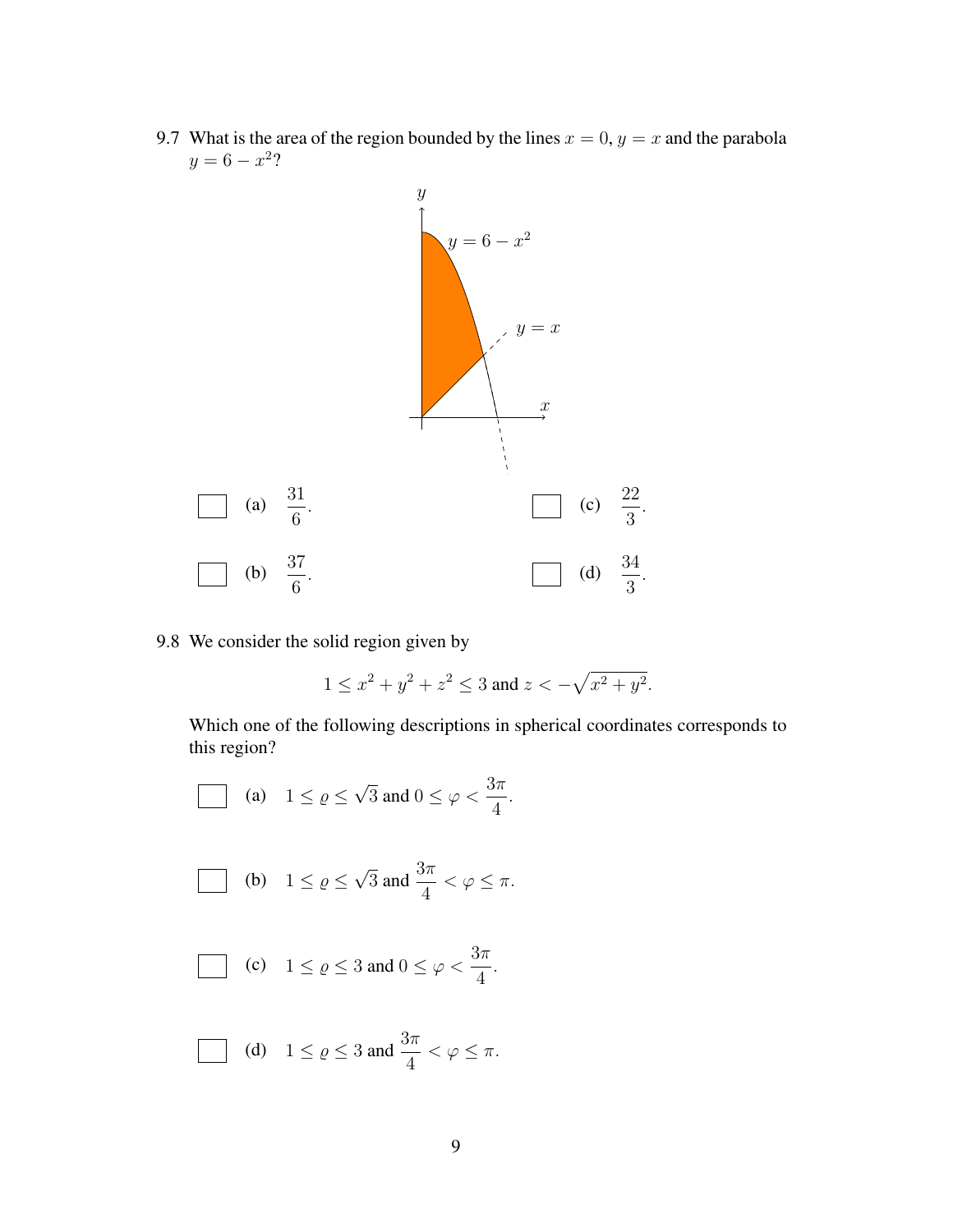9.9 Which vector field matches this sketch?



#### 9.10 On which of the following domains does the vector field

$$
\vec{F}(x, y, z) = \left(\frac{-z}{x^2 + z^2}, y^2, \frac{x}{x^2 + z^2}\right)^T
$$

not constitute a gradient vector field?